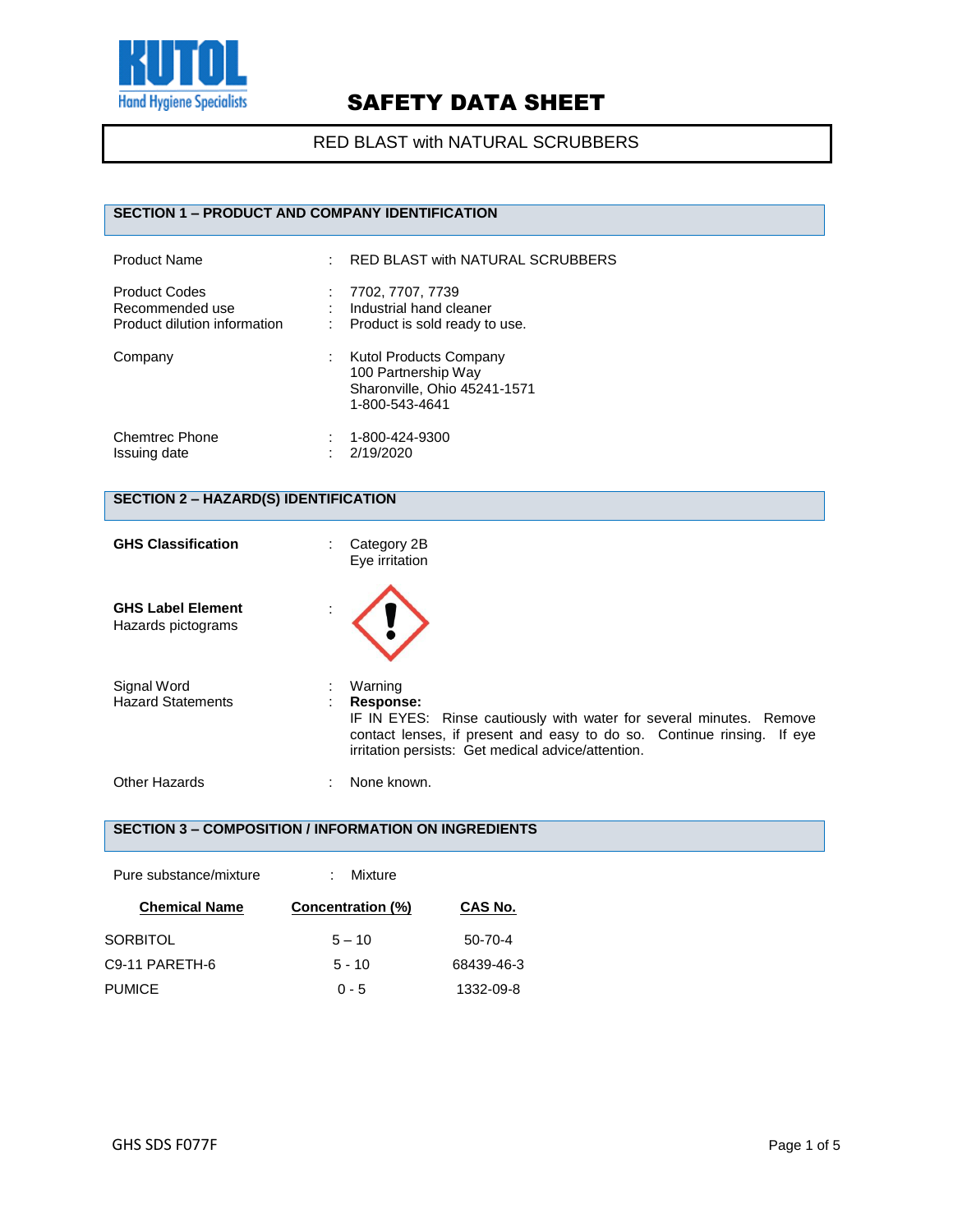

### RED BLAST with NATURAL SCRUBBERS

### **SECTION 4 – FIRST AID MEASURES**

| In case of eye contact     | Flush eyes under eyelids with plenty of cool water for at least 15 minutes.<br>If irritation persists, seek medical/advice attention.      |
|----------------------------|--------------------------------------------------------------------------------------------------------------------------------------------|
| In case of skin contact    | : If irritation persists, wash with water.                                                                                                 |
| If ingested                | Contact a physician or Poison Control Center immediately. Do not induce<br>vomiting never give anything by mouth to an unconscious person. |
| If inhaled                 | Get medical attention if symptoms occur.                                                                                                   |
| Protection of first-aiders | No special precautions are necessary.                                                                                                      |
| Notes to physicians        | Treat symptomatically.                                                                                                                     |

#### **SECTION 5 – FIRE-FIGHTING MEASURES**

| Suitable extinguishing media   | Use extinguishing measures that are appropriate to local circumstances<br>and the surrounding environment. |
|--------------------------------|------------------------------------------------------------------------------------------------------------|
| Unsuitable extinguishing media | None known.                                                                                                |
| Specific hazards during        | No flammable or combustible.                                                                               |
| firefighting                   |                                                                                                            |
| Hazardous combustions          | Carbon oxides, Nitrogen oxides                                                                             |
| products                       |                                                                                                            |
| Special protective equipment   | Use personal protective equipment.                                                                         |
| for fire-fighters              |                                                                                                            |
| Specific extinguishing methods | Fire residues and contaminated fire extinguishing water must be disposed                                   |
|                                | of in accordance with local regulations. In the event of fire and/or<br>explosion do not breathe fumes.    |
|                                |                                                                                                            |

### **SECTION 6 – ACCIDENTAL RELEASE MEASURES**

| Personal precautions<br>Environmental precautions<br>Methods of cleaning up |  | : No special measures required.<br>: Avoid contact of large amounts of spilled material runoff with soil and<br>surface waterways.<br>: Absorb with inert material. Use a water rinse for final clean-up. |
|-----------------------------------------------------------------------------|--|-----------------------------------------------------------------------------------------------------------------------------------------------------------------------------------------------------------|
| <b>SECTION 7 - HANDLING AND STORAGE</b>                                     |  |                                                                                                                                                                                                           |

| Handling | Wash hands after handling.                                    |
|----------|---------------------------------------------------------------|
| Storage  | Keep out of reach of children. Keep container tightly closed. |
|          | Store between 32 to 122 degrees F.                            |

## **SECTION 8 – EXPOSURE CONTROLS / PERSONAL PROTECTION**

#### Ingredients with workplace control parameters.

| Ingredients | CAS-No.   | Form of<br>exposure | <b>Permissible</b><br><b>Concentration</b> | <b>Basis</b> |
|-------------|-----------|---------------------|--------------------------------------------|--------------|
| Pumice      | 1332-09-8 | TL V                | 10 mg/m $3$                                | <b>ACGIH</b> |
|             |           | <b>TWA</b>          | 10 <sub>mg</sub> /m3                       |              |
| Pumice      | 1332-09-8 |                     |                                            | OSHA/PEL     |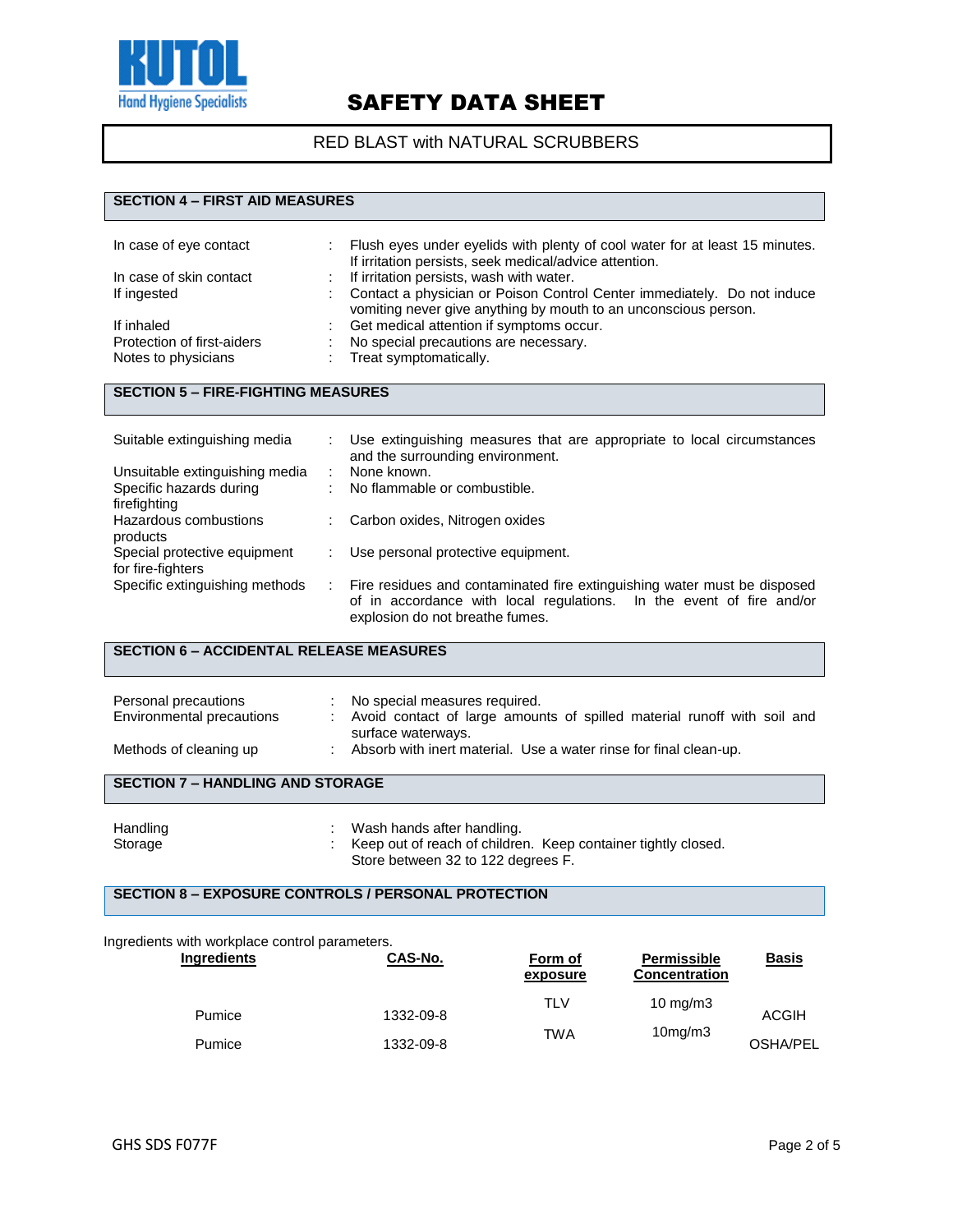

### RED BLAST with NATURAL SCRUBBERS

| Engineering measures | Good general ventilation should be sufficient to control workers exposure to<br>airborne contamination. |
|----------------------|---------------------------------------------------------------------------------------------------------|
| Personal protection  |                                                                                                         |
| Eyes                 | Eye protection should be used when splashing may occur.                                                 |
| Hands                | No protective equipment is needed under normal use.                                                     |
| <b>Skin</b>          | No protective equipment is needed under normal use.                                                     |
| Respiratory          | No protective equipment is needed under normal use.                                                     |

#### **SECTION 9 – PHYSICAL AND CHEMICAL PROPERTIES**

| Appearance: Viscous Orange liquid            |
|----------------------------------------------|
| Odor: Citrus fragrance                       |
| Odor Threshold: No data available            |
| ph: 6.0 typical                              |
| Melting point/freezing point: N/A            |
| Initial boiling and boiling range: N/A       |
| Flash point: N/A                             |
| Evaporation rate: <1                         |
| Flammability (solid, gas): No data available |

Upper/lower flammability limits: N/A Vapor pressure: N/A Vapor density: N/A Relative density: No data available. Solubility (ies): No data available. Partition coefficient: n-octanol/water: No data available. Auto ignition temperature: N/A Decomposition temperature: No data available. ty (solid, gas): No data available  $\hskip1cm$  Viscosity: 80,000 CPS @ 77 F; 25 C

## **SECTION 10 – STABILITY AND REACTIVITY**

| Stability                | ÷. | The product is stable under normal conditions.                 |
|--------------------------|----|----------------------------------------------------------------|
| Possibility of hazardous | ÷. | No dangerous reaction is known under conditions of normal use. |
| reactions                |    |                                                                |
| Conditions to avoid      |    | None known.                                                    |
| Incompatible materials   |    | None known.                                                    |
| Hazardous decomposition  |    | : Carbon oxides                                                |
| products                 |    |                                                                |

| <b>SECTION 11 - TOXICOLOGICAL INFORMATION</b> |               |                                                             |  |  |
|-----------------------------------------------|---------------|-------------------------------------------------------------|--|--|
| Information on likely routines of<br>exposure | $\mathcal{L}$ | Inhalation, eye contact, skin contact.                      |  |  |
| <b>Potential Health Effects</b>               |               |                                                             |  |  |
| Eyes                                          |               | Cause of irritation.                                        |  |  |
| <b>Skin</b>                                   |               | Health injuries are not known or expected under normal use. |  |  |
| Ingestion                                     |               | Health injuries are not known or expected under normal use. |  |  |
| Inhalation                                    |               | Health injuries are not known or expected under normal use. |  |  |
| Chronic exposure                              |               | Health injuries are not known or expected under normal use. |  |  |
| <b>Experience with Human Exposure</b>         |               |                                                             |  |  |
| Eye contact                                   |               | Redness, irritation.                                        |  |  |
| Skin contact                                  |               | No symptoms known or expected.                              |  |  |
| Ingestion                                     |               | No symptoms known or expected.                              |  |  |
| Inhalation                                    |               | No symptoms known or expected.                              |  |  |
| <b>Toxicity</b>                               |               |                                                             |  |  |
| Acute oral toxicity                           |               | Acute toxicity estimate: $>5,000$ mg/kg                     |  |  |
| Acute inhalation toxicity                     |               | No data available                                           |  |  |
| Acute dermal toxicity                         |               | Acute toxicity estimate: $>5,000$ mg/kg                     |  |  |

Skin corrosion/irritation : No data available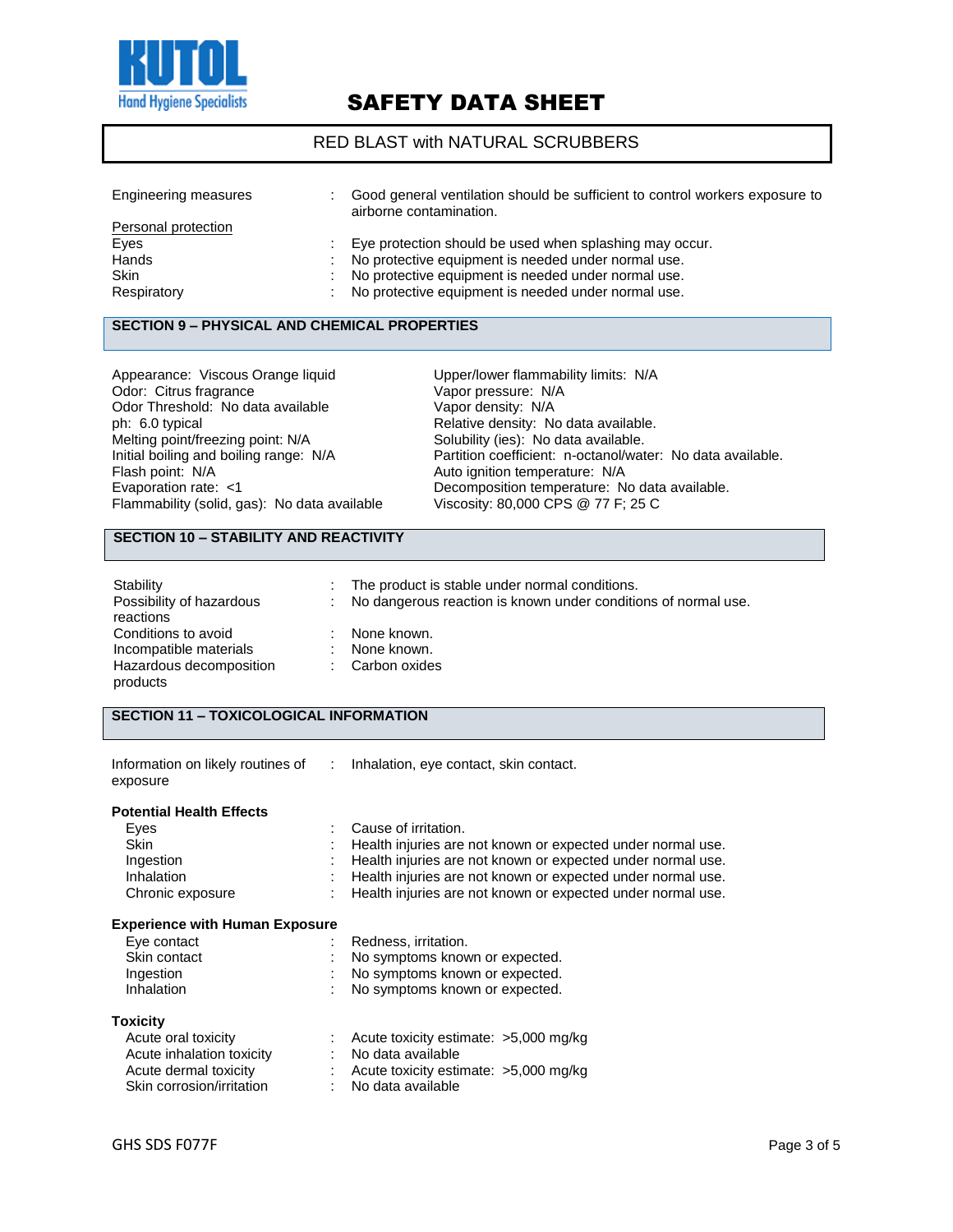

### RED BLAST with NATURAL SCRUBBERS

| Serious eye damage/eye<br>irritation<br>Respiratory or skin<br>sensitization |  | Mild eye irritation.<br>No data available.                                                                                                                                                                                                                                                                                                                                                                                                                         |  |  |  |  |
|------------------------------------------------------------------------------|--|--------------------------------------------------------------------------------------------------------------------------------------------------------------------------------------------------------------------------------------------------------------------------------------------------------------------------------------------------------------------------------------------------------------------------------------------------------------------|--|--|--|--|
| Carcinogenicity<br><b>IARC</b><br><b>OSHA</b><br><b>NTP</b>                  |  | No component of this product present at levels greater than or equal to 0.1%<br>is identified as a probable, possible or confirmed human carcinogen by<br>IARC.<br>No ingredient of this product presents at levels greater than or equal to 0.1%<br>is identified as a carcinogen or potential carcinogen by OSHA.<br>No ingredient of this product present at levels greater than or equal to 0.1%<br>is identified as a known or anticipated carcinogen by NTP. |  |  |  |  |
| <b>SECTION 12 - ECOLOGICAL INFORMATION</b>                                   |  |                                                                                                                                                                                                                                                                                                                                                                                                                                                                    |  |  |  |  |
| <b>Ecological Tests</b><br>Environmental Impact                              |  | Data is not available.<br>The product ingredients are expected to be safe for the environment at the<br>concentrations predicted under normal use and accidental spill scenarios.<br>Packaging components are compatible with the conventional solid waste<br>management practices.                                                                                                                                                                                |  |  |  |  |
| <b>SECTION 13 - DISPOSAL CONSIDERATIONS</b>                                  |  |                                                                                                                                                                                                                                                                                                                                                                                                                                                                    |  |  |  |  |
| Disposal methods                                                             |  | The product should not be allowed to enter drains, water courses or the<br>soil. When possible recycling is preferred to disposal or incineration. If<br>recycling is not practicable, dispose of in compliance with local regulations.<br>Dispose of wastes in an approved waste disposal facility.                                                                                                                                                               |  |  |  |  |
| Disposal considerations                                                      |  | Dispose of as unused product. Empty containers should be taken to an<br>approved waste handling site for recycling or disposal. Do not reuse<br>empty containers.                                                                                                                                                                                                                                                                                                  |  |  |  |  |

**SECTION 14 – TRANSPORT INFORMATION**

Certain shipping modes or package sizes may have exceptions from the transport regulations. The classification provided may not reflect those exceptions and may not apply to all shipping modes or package sizes. The shipper / consignor / sender are responsible to ensure that the packaging, labeling, and markings are in compliance with the selected mode of transport.

| <b>Shipment</b> | <b>Identification Number</b> | <b>Proper Shipping Name</b> | <b>Hazardous</b><br><b>Classification</b> | <b>Packaging Group</b> |
|-----------------|------------------------------|-----------------------------|-------------------------------------------|------------------------|
| US DOT          | Not dangerous goods          | N/A                         | N/A                                       | None                   |
| IATA (Air)      | Not dangerous goods          | N/A                         | N/A                                       | None                   |
| IMDG (Vessel)   | Not dangerous goods          | N/A                         | N/A                                       | None                   |